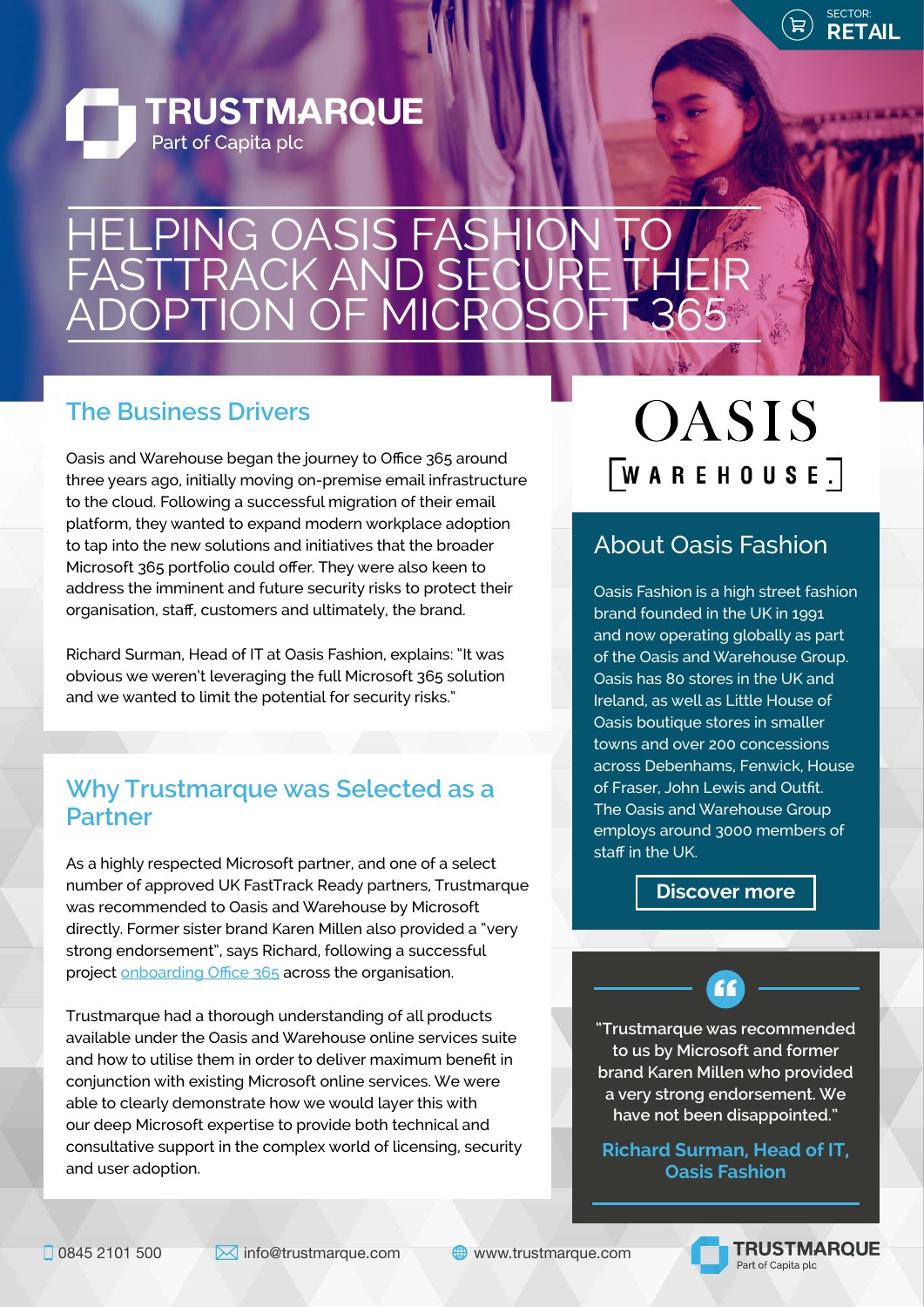

# **TRUSTMARQUE**<br>Part of Capita plc

#### **The Solution**

The engagement began with an initial consultation and Microsoft 365 Security Risk Assessment followed by the delivery of Trustmarque's FastTrack Ready Service. The service included a dedicated FastTrack Manager who was able to work with Oasis and Warehouse on their migration and adoption roadmap. They have successfully migrated approximately 3000 users across the company to Office 365 and are now drawing on Trustmarque as a consultative partner to provide expert advice on the most cost-effective way to consume the online services so they can manage the adoption in-house.

Richard commented: "It's great to have the reassurance that we have a fleet of professionals behind us that we can call on to assist. Trustmarque clearly has the experience to support whenever we need it."

Sustained collaboration through engagement with the Trustmarque FastTrack Manager also led to identification of [Microsoft InTune](https://www.microsoft.com/en-us/microsoft-365/enterprise-mobility-security/microsoft-intune): as the most effective business solution for Oasis and Warehouse.

#### **Outcomes and feedback**

They have been satisfied with all areas of the project, says Richard: "The security part of Microsoft 365 was very thorough, and Trustmarque managed to do everything remotely – meaning there was minimal disruption for the business. I simply gave the Trustmarque team access to the portal and they gave me recommendations, which have been implemented. I have been very impressed with what we delivered to date. Everyone is happy."

He revealed a few early teething problems with Teams, largely due to Oasis and Warehouse being an early adopter. However, he commended both Trustmarque and Microsoft for their "collaborative and proactive" approach to investigating the issues and providing the right service to Oasis and its end users as quickly as possible. As a result, migration to Teams is complete and Richard says there is agreement that Teams will replace WhatsApp as the brand communication channel to ensure better governance.

#### **About the Trustmarque FastTrack Ready Service**

Our Microsoft certified technical FastTrack Managers provide remote advice and guidance to upskill your teams in elements of Microsoft 365. Trustmarque FastTrack Ready Service:



**Accelerates organisations moving to the Microsoft cloud**



**Removes the challenges and complexity of migrating to cloudbased solutions**



**Gives you access to your own Microsoft certified technical FastTrack Manager**



**Maximises your investment by increasing adoption and productivity**